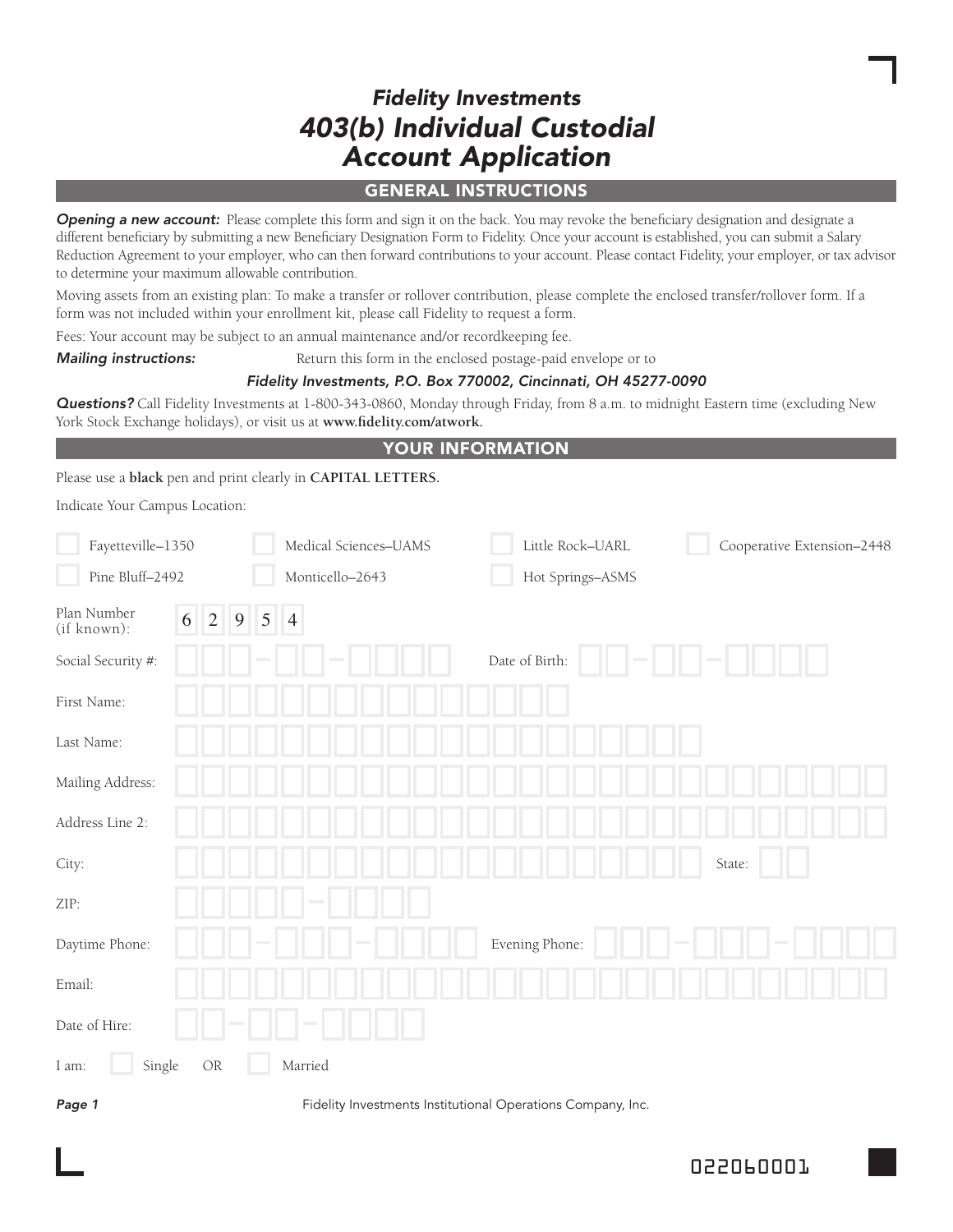# SELECTING YOUR Investment Options

You may choose to invest in the Fidelity Freedom K® Funds or other investment options Fidelity has to offer. You may select one option or a combination of the two. If you choose a combination, be sure the total of your investments adds up to 100% (Sections A + B below).

**NOTE:** For investors who prefer to create their own portfolio, Fidelity offers a wide selection of investments to choose from. Contact Fidelity for a free prospectus. Please read it carefully before you invest.

#### A. Freedom Fund Options

Choose the Fidelity Freedom K® Fund that matches your anticipated retirement date. If you choose to invest only in Freedom funds, make sure your Freedom fund selection(s) totals 100%.



The percentages represent anticipated target asset allocation as of March 31, 2014.

Target asset allocations may appear equal due to rounding. Allocation percentages may not add up to 100% due to rounding and/or cash balances. Fidelity Freedom K® Funds are designed for investors expecting to retire around the year indicated in each fund's name. Except for the Fidelity Freedom K® Income Fund, the funds' asset allocation strategy becomes increasingly conservative as it approaches the target date and beyond. Ultimately, the funds are expected to merge with the Fidelity Freedom K® Income Fund. The investment risk of each Fidelity Freedom K® Fund changes over time as its asset allocation changes. The funds are subject to the volatility of the financial markets, including equity and fixed income investments in the U.S. and abroad, and may be subject to risks associated with investing in high-yield, small-cap, commodity-linked, and foreign securities. Principal invested is not guaranteed at any time, including at or after the funds' target dates.

#### B. Other Investment Options

 Please check here if you are selecting more than four investment options. To select more than four investment options, please attach, sign, and date a separate piece of paper that includes the Fund Code, Fund Name, and Percentage for each additional option. The total for all investment options needs to add up to 100%.

#### **Investment Options Please use whole percentages Fund Code: Fund Name: Percentage:**



#### Grand Total  $(A + B) = 100\%$

Keep in mind that if your figures don't add up to 100% or if you leave this section blank, your contributions will be invested in the default option described in your employer's summary plan document or the Individual Custodial Account Agreement.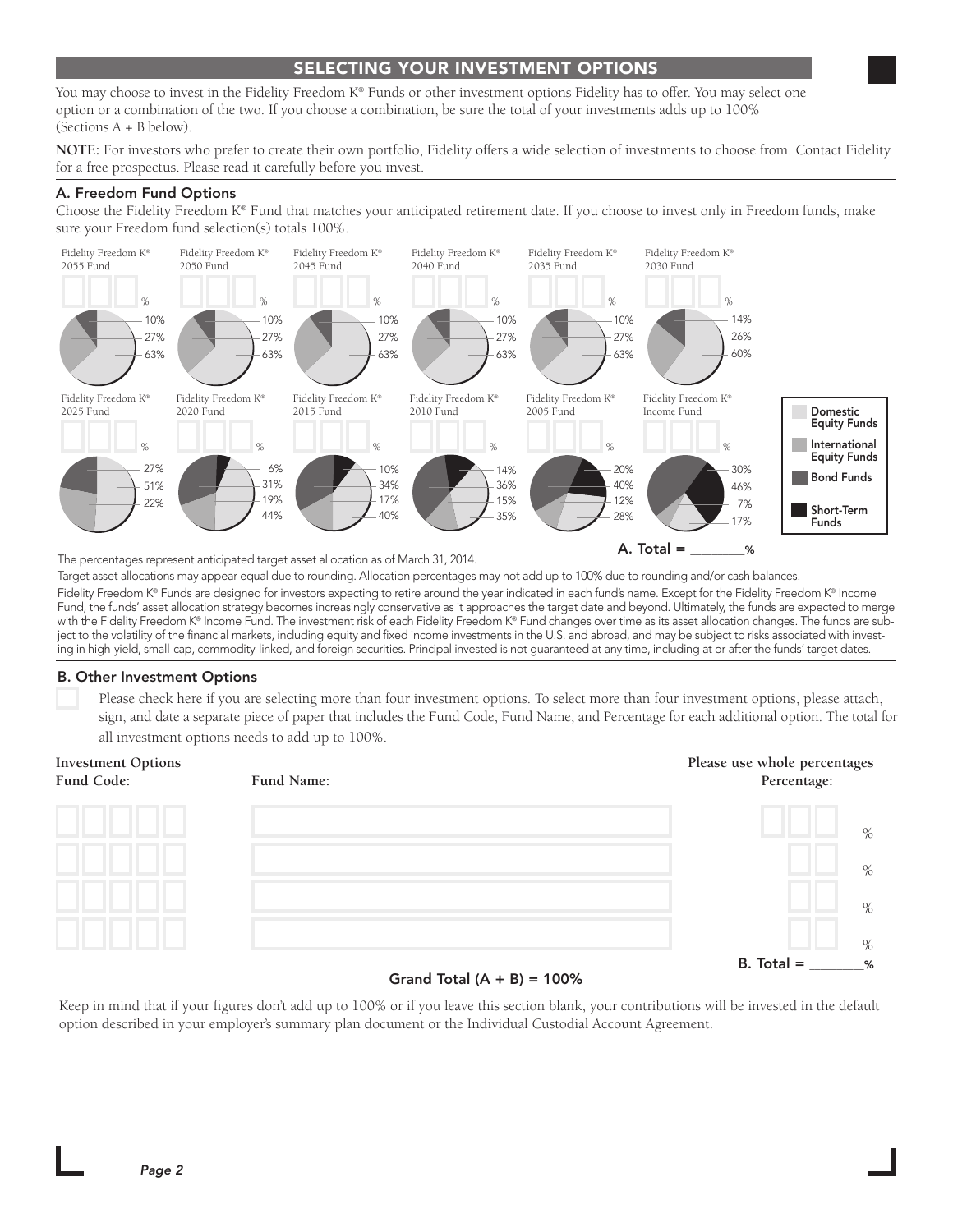# designating your beneficiary(ies)

#### Please check here if you have more than two primary beneficiaries or two contingent beneficiaries.

You are not limited to two primary beneficiaries and two contingent beneficiaries. To assign additional

beneficiaries, or to make a more complex beneficiary designation, please attach, sign, and date a separate piece of paper.

When designating primary and contingent beneficiaries, please use whole percentages and be sure that the percentages for each group of beneficiaries total 100%. Your primary beneficiary cannot be your contingent beneficiary. If you designate a trust as a beneficiary, please include the date the trust was created, and the trustee's name.

If more than one person is named and no percentages are indicated, payment will be made in equal shares to your primary beneficiary(ies) who survives you. If a percentage is indicated and a primary beneficiary(ies) does not survive you, the percentage of that beneficiary's designated share shall be divided among the surviving primary beneficiary(ies) in proportion to the percentage selected for them.

## *Primary Beneficiary(ies)*

I hereby designate the person(s) named below as primary beneficiary(ies) to receive payment of the value of my account(s) under the plan upon my death.

| 1. Individual:                                                | <b>OR</b> | Trust Name:                                             |                     |
|---------------------------------------------------------------|-----------|---------------------------------------------------------|---------------------|
| Social Security Number:<br><b>Contract</b><br><b>Contract</b> | <b>OR</b> | Tax ID Number:<br><b>Contract Contract</b>              | Percentage:<br>$\%$ |
| Date of Birth or Trust Date:                                  |           | Relationship to Applicant:                              |                     |
| <b>Contract</b><br><b>Contract</b>                            |           | OR Trust OR Other<br>Spouse                             |                     |
| 2. Individual:                                                | <b>OR</b> | Trust Name:                                             |                     |
| Social Security Number:<br><b>Contract</b><br><b>Contract</b> | <b>OR</b> | Tax ID Number:<br><b>Contract Contract</b>              | Percentage:<br>$\%$ |
| Date of Birth or Trust Date:                                  |           | Relationship to Applicant:                              |                     |
| <b>Contract</b><br><b>Contract</b>                            |           | Trust OR<br><b>OR</b><br>Other<br><b>COLL</b><br>Spouse |                     |

#### *Contingent Beneficiary(ies)*

If there is no primary beneficiary living at the time of my death, I hereby specify that the value of my account is to be distributed to my contingent beneficiary(ies) listed below. **Please note:** Your primary beneficiary cannot be your contingent beneficiary.

| OR | Trust Name:                                               |             |      |
|----|-----------------------------------------------------------|-------------|------|
| OR | Tax ID Number:<br><b>Contract Contract</b>                | Percentage: | $\%$ |
|    | Relationship to Applicant:<br>OR Trust OR Other<br>Spouse |             |      |
|    |                                                           |             |      |